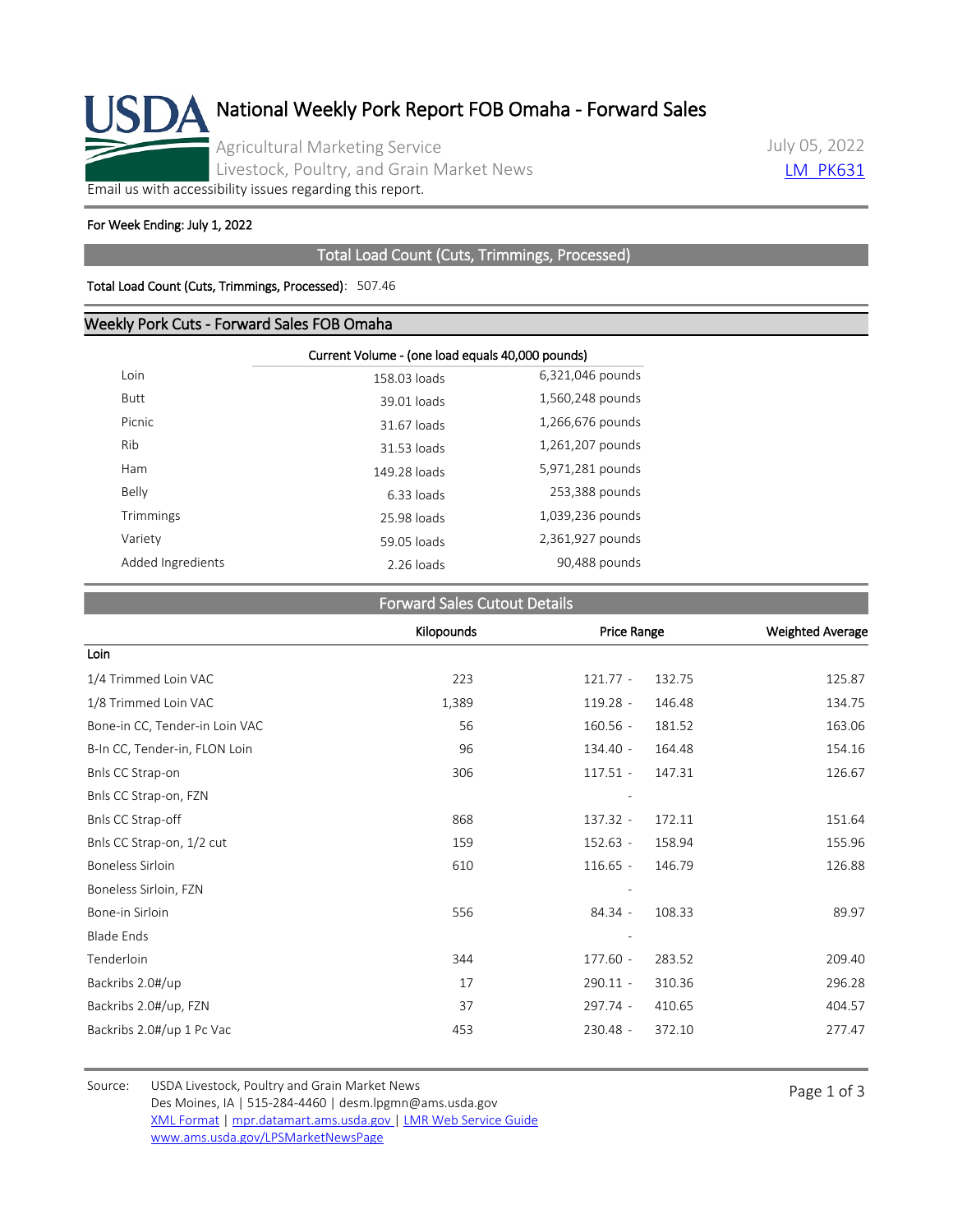## National Weekly Pork Report FOB Omaha - Forward Sales

Agricultural Marketing Service Livestock, Poultry, and Grain Market News July 05, 2022 [LM\\_PK631](https://mpr.datamart.ams.usda.gov/ws/report/v1/pork/LM_PK631?filter=%7B%22filters%22:%5B%7B%22fieldName%22:%22Report%20date%22,%22operatorType%22:%22EQUAL%22,%22values%22:%5B%227/5/2022%22%5D%7D%5D%7D)

[Email us with accessibility issues regarding this report.](mailto:mpr.lpgmn@ams.usda.gov?subject=508%20Issue)

| Loin                               |       |            |        |        |
|------------------------------------|-------|------------|--------|--------|
| Backribs 2.0#/up 1 Pc Vac, FZN     | 778   | $209.15 -$ | 387.73 | 247.51 |
| Riblets                            |       |            |        |        |
| Riblets, FZN                       | 119   | 113.09 -   | 119.76 | 113.18 |
| <b>Butt</b>                        |       |            |        |        |
| 1/4 Trim Butt VAC                  | 712   | $116.41 -$ | 188.62 | 153.35 |
| 1/8 Trim Butt Vac                  |       |            |        |        |
| 1/4 Trim Steak Ready Butt Vac      |       |            |        |        |
| 1/4 Trim Steak Ready Butt 1 Pc Vac |       |            |        |        |
| 1/8 Trim Steak Ready Butt Vac      | 102   | 139.71 -   | 200.07 | 167.35 |
| 1/8 Trim Steak Ready Butt 1 Pc Vac | 328   | 181.40 -   | 198.84 | 193.13 |
| 1/4 Trim Bnls Butt VAC             | 144   | 158.39 -   | 220.73 | 192.68 |
| 1/4 Trim Bnls Butt VAC, FZN        | 51    | 131.80 -   | 147.18 | 141.99 |
| Picnic                             |       |            |        |        |
| SS Smoker Trim Picnic VAC          | 50    | $81.85 -$  | 82.69  | 82.25  |
| SS Smoker Trim Picnic 1 Pc Vac     | 31    | $95.51 -$  | 98.07  | 96.90  |
| Picnic Cushion Meat Vac            | 108   | $95.51 -$  | 145.34 | 130.49 |
| Picnic Cushion Meat Vac, FZN       |       |            |        |        |
| Picnic Cushion Meat Combo          | 352   | 123.20 -   | 146.79 | 126.58 |
| Sparerib                           |       |            |        |        |
| Trmd Sparerib - LGT                | 106   | 180.70 -   | 235.33 | 187.92 |
| Trmd Sparerib - LGT, FZN           |       |            |        |        |
| Trmd Sparerib - LGT, 1 PC VAC      |       |            |        |        |
| Trmd Sparerib - MED                | 312   | 173.09 -   | 219.95 | 176.84 |
| St Louis Spareribs, VAC            | 37    | $275.48 -$ | 350.33 | 294.86 |
| St Louis Spareribs, VAC, FZN       | 167   | 268.60 -   | 356.74 | 292.96 |
| St Louis Spareribs, POLY           |       |            |        |        |
| St Louis Spareribs, POLY, FZN      | 143   | 295.34 -   | 417.62 | 370.59 |
| BBQ Style Spareribs, VAC           | 39    | $213.40 -$ | 238.79 | 220.01 |
| Ham                                |       |            |        |        |
| 23-27# Trmd Selected Ham           | 1,689 | $88.62 -$  | 109.10 | 94.78  |
| Roll Out Ham                       |       |            |        |        |
| Insides                            | 74    | 140.23 -   | 171.12 | 145.76 |
| Outsides                           | 84    | 140.23 -   | 171.12 | 145.51 |
| Inner Shank                        |       |            |        |        |
| Outer Shank                        |       |            |        |        |

Source: USDA Livestock, Poultry and Grain Market News<br>
Page 2 of 3 Des Moines, IA | 515-284-4460 | desm.lpgmn@ams.usda.gov [XML Format](https://mpr.datamart.ams.usda.gov/ws/report/v1/pork/LM_PK631?filter=%7B%22filters%22:%5B%7B%22fieldName%22:%22Report%20date%22,%22operatorType%22:%22EQUAL%22,%22values%22:%5B%227/5/2022%22%5D%7D%5D%7D) | [mpr.datamart.ams.usda.gov](https://mpr.datamart.ams.usda.gov/) | [LMR Web Service Guide](https://www.marketnews.usda.gov/mnp/assets/ls/USDA-LMR-WebService-Client-User-Guide-v1_prod.pdf) [www.ams.usda.gov/LPSMarketNewsPage](https://www.ams.usda.gov/LPSMarketNewsPage)